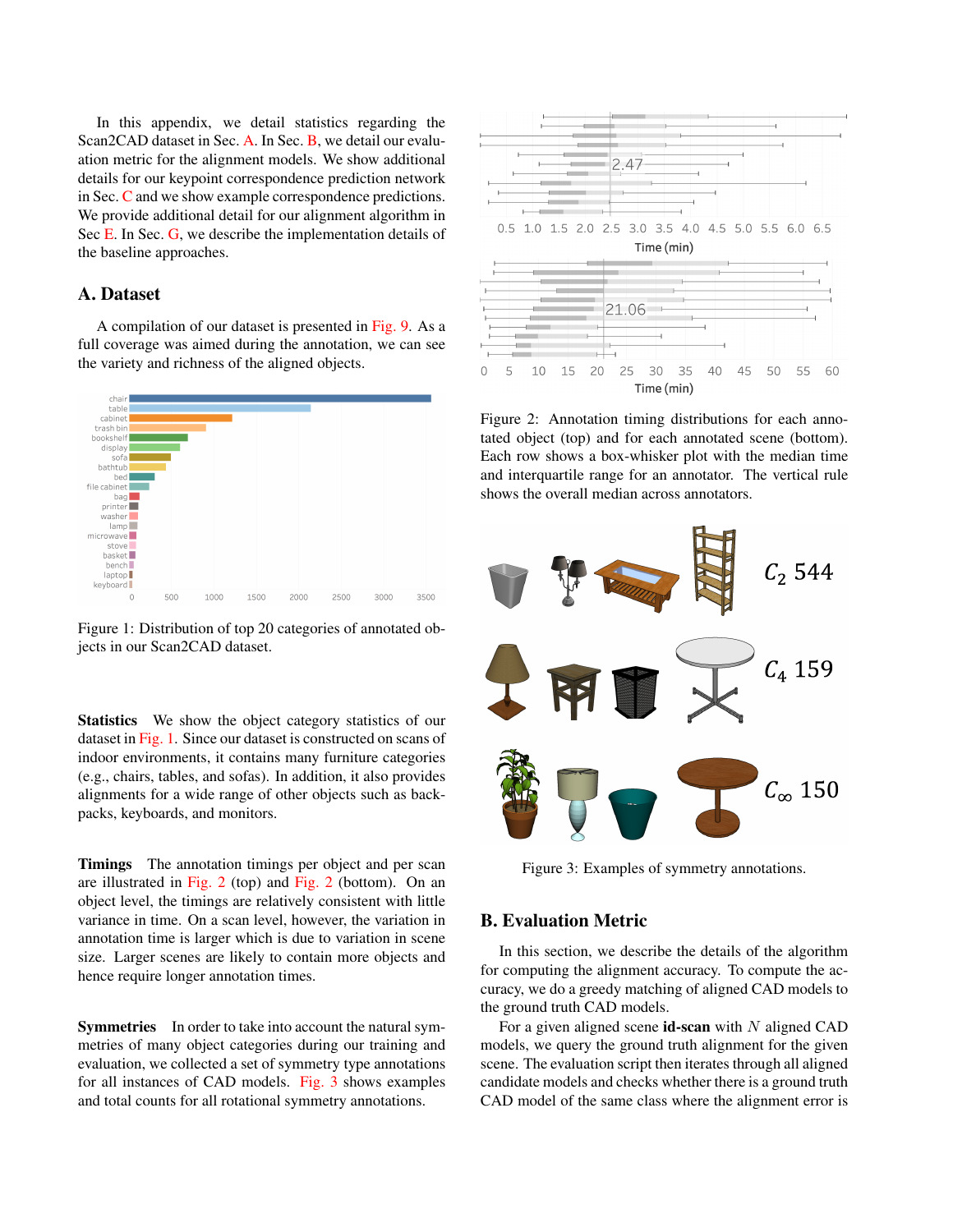

<span id="page-1-1"></span>Algorithm 1: Pseudo code of our evaluation benchmark. id, cat, pose denotes the id, category label and 9DoF alignment transformation for a particular CAD model. Note that the rotation distance function takes symmetries into account.

below the given bounds; if one is found, then the counter (of positive alignments) is incremented and the respective ground truth CAD model is removed from the ground truth pool. See [Alg. 1](#page-1-1) for the pseudo-code.

#### <span id="page-1-0"></span>C. Correspondence Prediction Network

Network details The details of the building blocks for our correspondence prediction network are depicted in [Fig. 4.](#page-1-2) See Figure 4 of the main paper for the full architecture. We introduce the following blocks:

ConvBlocks are the most atomic blocks and consist of a sequence of Conv3-BatchNorm-ReLU layers as commonly found in other literature.

ResBlocks are essentially residual skip connecting layers.

BigBlocks contain two ResBlocks in succession.

Training curves [Fig. 5](#page-1-3) shows how much data is required for training the alignment approach. The curves show predicted compatibility scores of our network. We train our

<span id="page-1-2"></span>

Figure 4: CNN building blocks for our Scan2CAD architecture. K, S, C stand for *kernel-size*, *stride* and *num-channels* respectively.

3D CNN approach with different numbers of training samples (full, half and quarter of the dataset), and show both training and validation curves for each of the three experiments. When using only a quarter or half of the dataset, we see severe overfitting. This implies that our entire dataset provides significantly better generalization.

<span id="page-1-3"></span>**Compatibility Prediction Training Curve** 



Figure 5: Training and validation curves for varying training data sizes showing the probability score predictions. Experiments are carried out with full, half, and a quarter of the data set size. We see severe overfitting for half and quarter dataset training experiments, while our full training corpus mitigates overfitting.

In [Fig. 6,](#page-2-2) we show the Precision-recall curve of the compatibility prediction of a our ablations (see Sec. 7.1 in the main paper). The PR-curves underline the strength of our best preforming network variation.

Correspondence predictions Visual results of the corre-spondence prediction are shown in [Fig. 8.](#page-4-0) One can see that our correspondence prediction network predicts as well symmetry-equivalent correspondences. The scan input with a voxel resolution of 3cm and a grid dimension of 64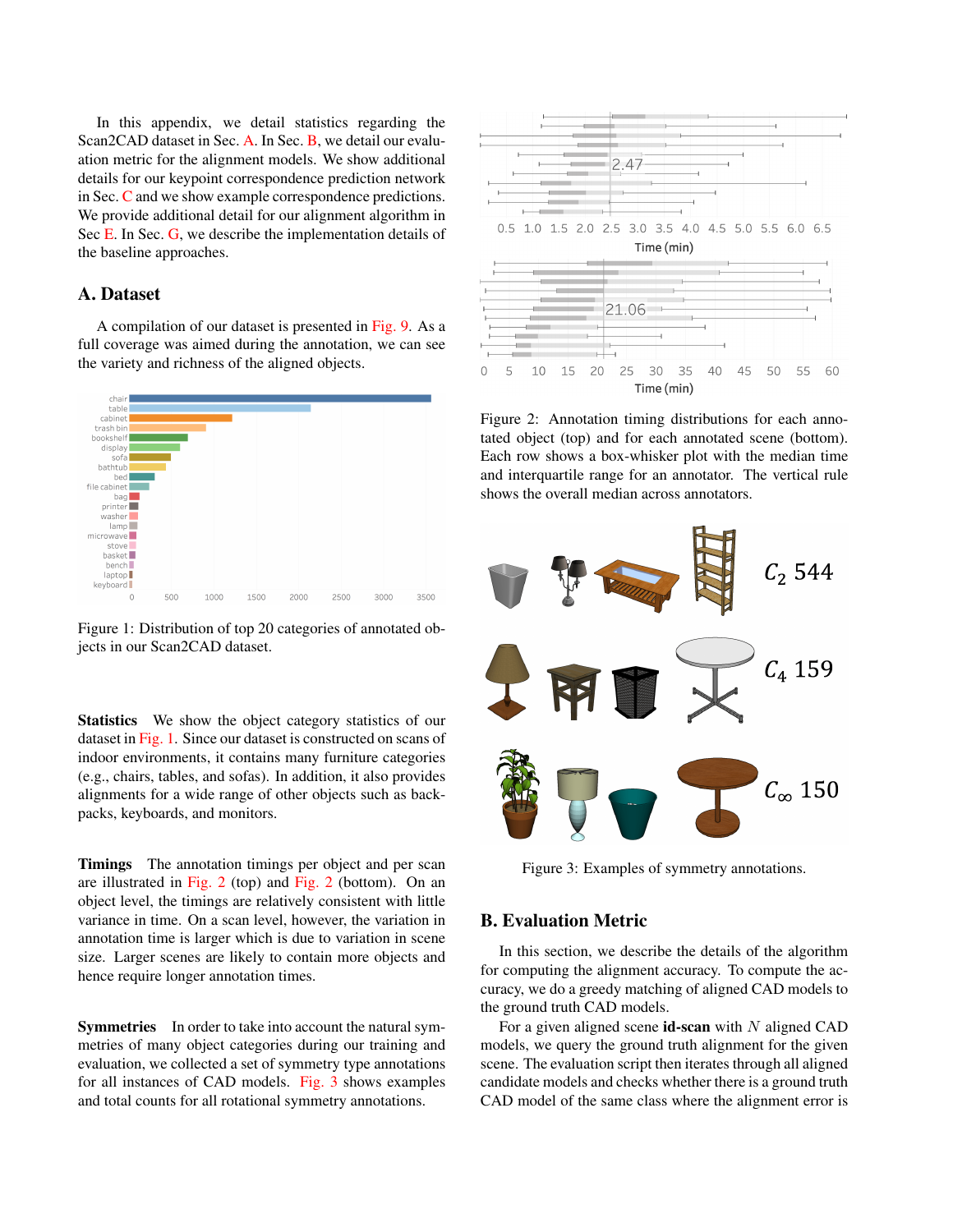<span id="page-2-2"></span>

Figure 6: Precision-recall curve of our compatibility score predictions.

can cover 1.92m per dimension. A larger receptive field is needed for large objects in order infer correspondences from a more global semantic context (see left-hand side first and second row.).

### D. Alignment Error Analysis

Our alignment results have different sensibility for each parameter block (translation, rotation, scale). In order to gauge the stringency of each parameter block we varied the threshold for one parameter block and held the other two constant at the default value (see [Fig. 7\)](#page-3-0). We observe that for the default thresholds  $\epsilon_t = 0.2$ m,  $\epsilon_r = 20$ ,  $\epsilon_s = 20\%$ all thresholds

### <span id="page-2-0"></span>E. Alignment Algorithm Details

In order to remove misaligned objects, we prune objects after the alignment optimization based on the known free space of the given input scan. This is particularly important for the unconstrained ('in-the-wild') scenario where the set of ground truth CAD models to be aligned is not given as part of the input. For a given candidate transformation  $T_m$ (as described in Sec. 6 in the main paper), we compute:

$$
c = \frac{\sum_{x}^{\Omega_{\text{CCupied}}^{\text{occupied}}} C_{\text{scan}}^{\text{seen}} (T_{\text{world/ box,scan}} T_m^{-1} T_{\text{vox/ world,CAD}} x)^2}{j \text{CCap}}}{j \text{CCap}}
$$
  
\ncapied = fx 2  $\text{CAD } j$   $\text{CAD } x$   $\leq 1g$   
\n $\text{scan} = fx 2 \text{ can } j$   $\text{O}_{\text{CCAD}}(x) < 1g$   
\n $\text{seen} = fx 2 \text{ scan } j$   $\text{O}_{\text{scan}}(x) > \tau g$   
\n $C_{\text{scan}}^{\text{seen}}(x) = O_{\text{scan}}(x) \text{ if } x 2 \text{ seen else 0}$ 

where  $T_m$ <sup>1</sup> defines the transformation from CAD to scan, defines a voxel grid space ( $\mathbb{N}^3$ ),  $\tau$  is the truncation dis-

tance used in volumetric fusion (we use  $\tau = 15$ cm), and  $\overline{O}$  are look-ups into the signed distance function or distance functions for the scan or CAD model. We also require that

at least 30% of the CAD surface voxels  $\frac{\text{occupied}}{\text{CAD}}$  project into seen space of the scan voxel grid seen. Finally, we rank all alignments (of various models) per scene w.r.t. their confidence and prune all lower ranked models that are closer than 0.3m to a higher ranked model.

# F. Alignment Optimization Analysis: Comparison to RANSAC

In [Tab. 1,](#page-2-3) we additionally demonstrate the efficacy of our new alignment approach compared to alignment by RANSAC (using our predicted heatmap correspondences). Our alignment via heatmap optimization is more robust to outliers while also incorporating symmetries, resulting in significantly improved performance.

<span id="page-2-3"></span>

| Method                           | avg. acc. in $%$ |
|----------------------------------|------------------|
| Our Heatmap CNN + RANSAC         | 18.27            |
| Our Heatmap CNN + Heatmap optim. | 31.68            |

Table 1: Our heatmap optimization for alignment in comparison to RANSAC. The input correspondences for RANSAC are provided by the maximum response of the predicted heatmap.

### <span id="page-2-1"></span>G. Baseline Method Details

In the following, we provide additional details for the used baseline approaches. FPFH and SHOT work on point clouds and compute geometric properties between points within a support region around a keypoint. We use the implementation provided in the Point Cloud Library [\[2\]](#page-3-1).

The method presented by Li *et al*. [\[1\]](#page-3-2) takes the free space around a keypoint into account to compute a descriptor distance between a keypoint in scan and another keypoint in a CAD object. Here, we use the original implementation from the authors and modified it such that it works within a consistent evaluation framework together with the other methods. However, since we are not restricted to real-time constraints, we neglect the computation of the geometric primitives around the keypoints, which helps to find good initial rotation estimations. Instead, we computed all 36 rotation variants to find the smallest distance. We also replace the original 1-point RANSAC with another RANSAC as described below.

3DMatch [\[3\]](#page-3-3) takes as input a 3D volumetric patch from a TDF around a keypoint and computes via a series of 3D convolutions and max-poolings a 512 dimensional feature vector. In order to train 3DMatch, we assemble a correspondence dataset as described in Sec. 5.3 in the main paper. We train the network for 25 epochs using the original contrastive loss with a margin of 1. During test time,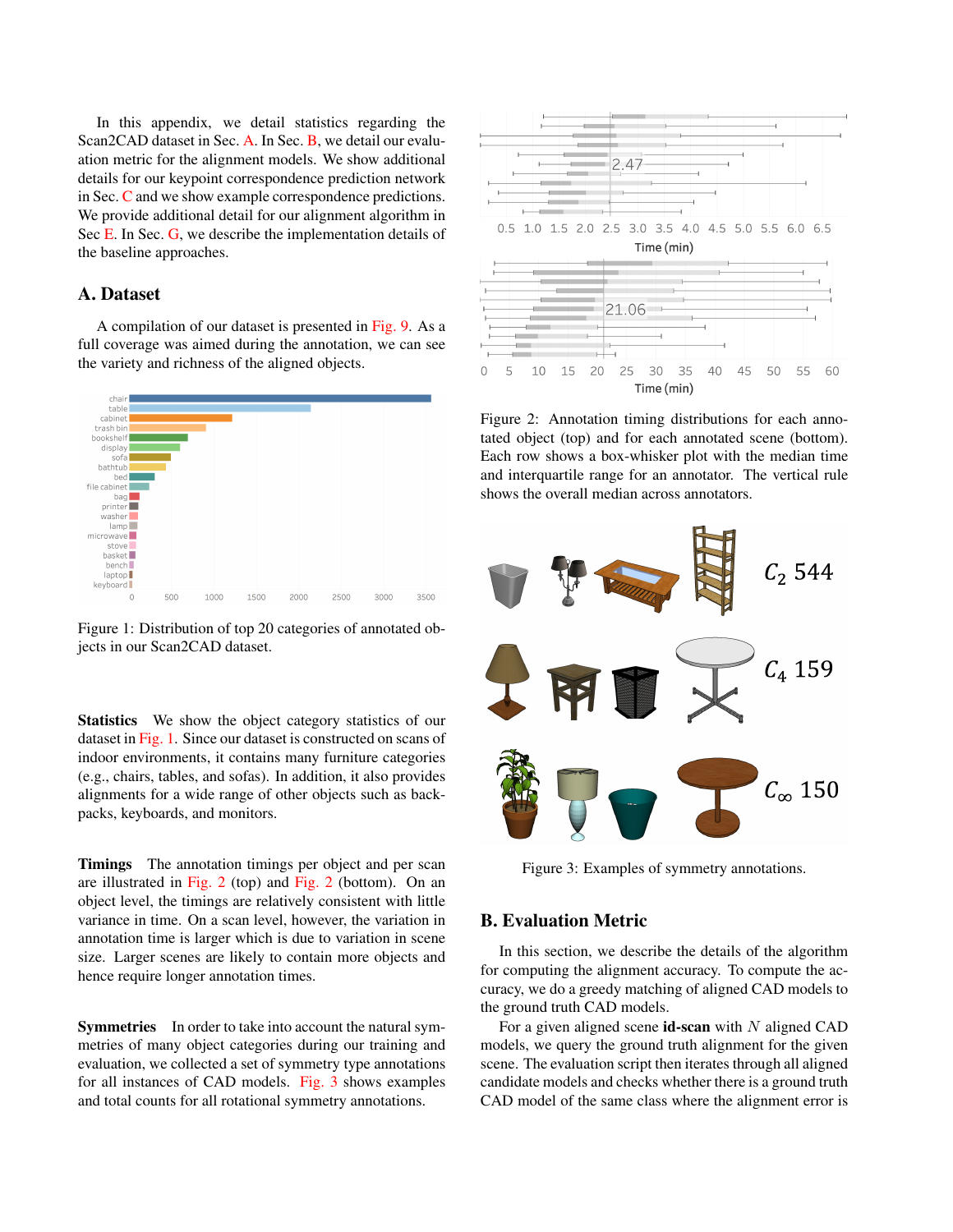<span id="page-3-0"></span>

Figure 7: Accuracy vs. varying thresholds for translation (left), rotation (middle) and scale (right). Only one threshold is varied whereas the remaining ones were held constant at their default value either  $\epsilon_t = 0.2$ m,  $\epsilon_r = 20$ ,  $\epsilon_s = 20\%$ .

we extract the 3D patch around a detected Harris keypoint of both CAD object and scan and separately compute their feature vector. In addition to the evaluation in the main paper, for 3DMatch, we additionally show the performance of 3DMatch when trained only on real only (scan-scan correspondences from ScanNet), as shown in [Tab. 2.](#page-3-4) This suffers dramatically in matching the different characteristics of scan-CAD at test time. Our approach to predict scan-CAD heatmap correspondences results in significantly higher alignment accuracy compared to both 3DMatch trained on scan-CAD as well as scan-scan.

For each method, we compute the feature descriptors for all keypoints in the scan and the CAD objects, respectively. We then find correspondences between pairs of keypoints if their height difference is less than  $0.8m$  and if the L2 distance between the descriptors is below a certain threshold. Due to potential re-occurring structures in scan and CAD we select the top-8 correspondences with the smallest descriptor distances for each keypoint in the scan.

After establishing potential correspondences between the scan and a CAD object, we use a RANSAC outlier rejection method to filter out wrong correspondences and find a suitable transformation to align the CAD object within the scene. During each RANSAC iteration, we estimate the translation parameters and the up-right rotation by selecting 3 random correspondences. If the transformation estimate gives a higher number of inliers than previous estimates, we keep this transformation. The threshold of the Euclidean distance for which a correspondence is considered as an inlier is set to 0.20m. We use a fixed scale determined by the class average scale from our Scan2CAD train set. For a given registration for a specific CAD model, we mark off all keypoints in the scan which were considered as inliers as well as all scan keypoints which are located inside the bounding box of the aligned CAD model. These marked keypoints will be ignored for the registration of later CAD models.

To find optimal parameter for FPFH, SHOT, and Li *et al*., we construct an additional correspondence benchmark and ran a hyperparameter search based on the validation set.

<span id="page-3-4"></span>

| Method                              | avg. acc. in $%$ |
|-------------------------------------|------------------|
| 3D Match + ScanNet (only real data) | 0.26             |
| 3D Match + our dataset              | 10.29            |
| Our method $+$ our dataset          | 31.68            |

Table 2: Comparison to 3DMatch trained with only real data, trained on our data, and our result; evaluation on our test set.

## References

- <span id="page-3-2"></span>[1] Y. Li, A. Dai, L. Guibas, and M. Nießner. Database-assisted object retrieval for real-time 3D reconstruction. In *Computer Graphics Forum*, volume 34, pages 435–446. Wiley Online Library, 2015.
- <span id="page-3-1"></span>[2] R. B. Rusu and S. Cousins. 3d is here: Point cloud library (pcl). In *Robotics and automation (ICRA), 2011 IEEE International Conference on*, pages 1–4. IEEE, 2011.
- <span id="page-3-3"></span>[3] A. Zeng, S. Song, M. Nießner, M. Fisher, J. Xiao, and T. Funkhouser. 3dmatch: Learning local geometric descriptors from rgb-d reconstructions. In *Computer Vision and Pattern Recognition (CVPR), 2017 IEEE Conference on*, pages 199–208. IEEE, 2017.